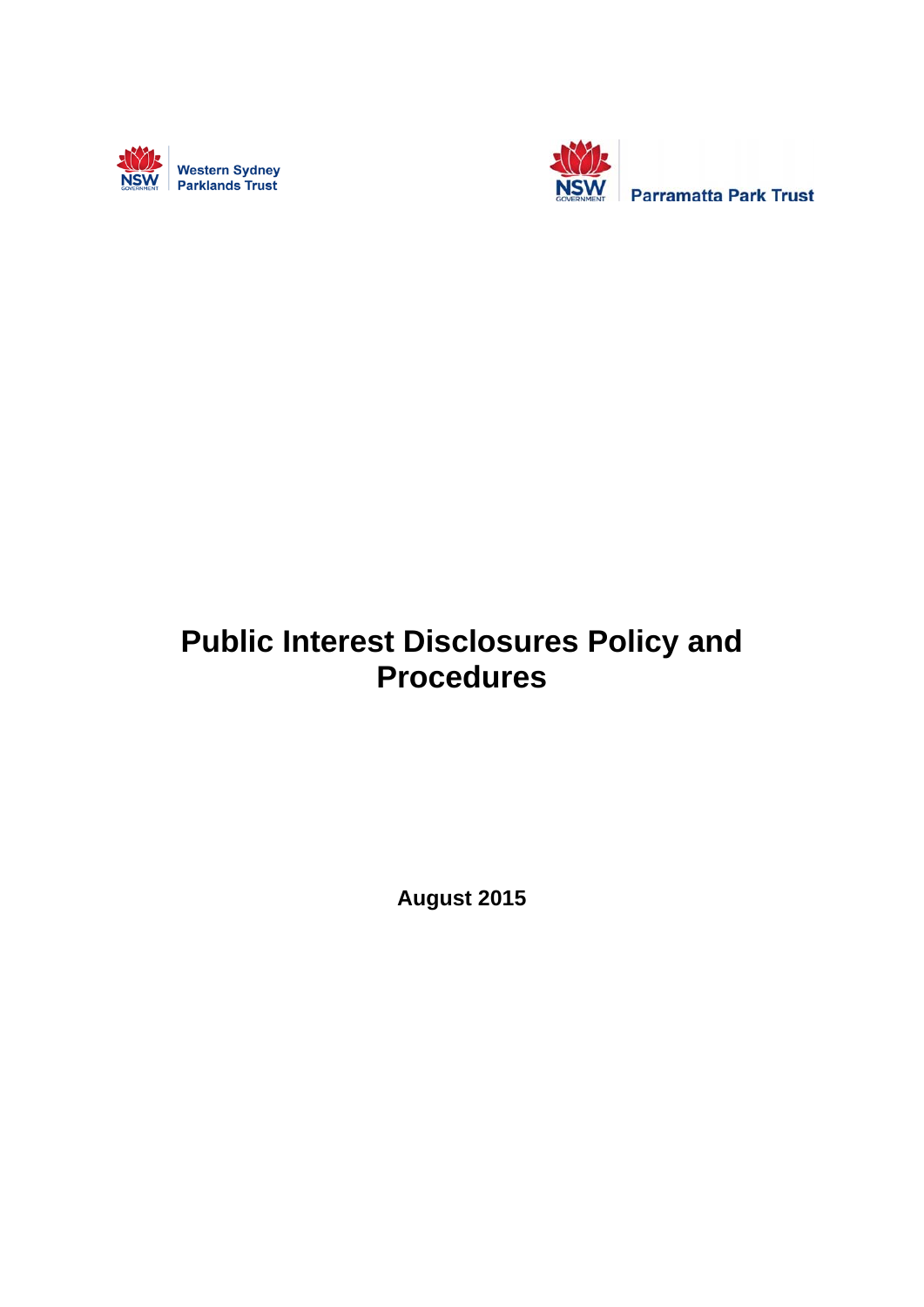### **Document Control**

| ⊺Author:            | Parramatta Park and Western Sydney Parklands<br>Trusts |
|---------------------|--------------------------------------------------------|
| Date of effect:     | August 2015                                            |
| Date last modified: | N/A                                                    |

Published by: Parramatta Park and Western Sydney Parklands Trusts Level 7, 10 Valentine Avenue PO Box 3064 Parramatta 2124 Ph: (02) 9895 7500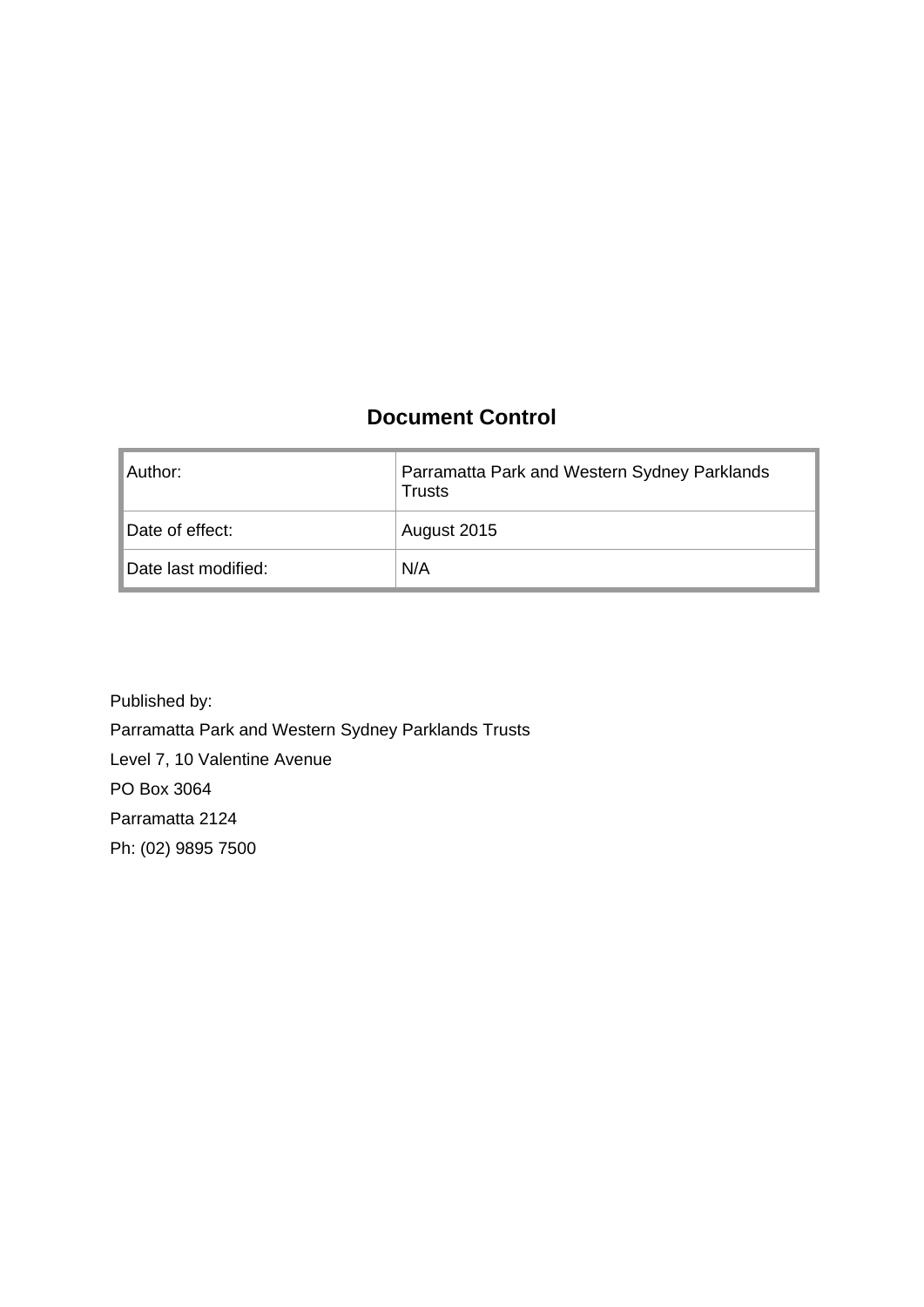| 7.1 |  |
|-----|--|
|     |  |
|     |  |
| 7.4 |  |
| 7.5 |  |
| 7.6 |  |
|     |  |
|     |  |
|     |  |
|     |  |
| 9.1 |  |
| 9.2 |  |

## **Contents**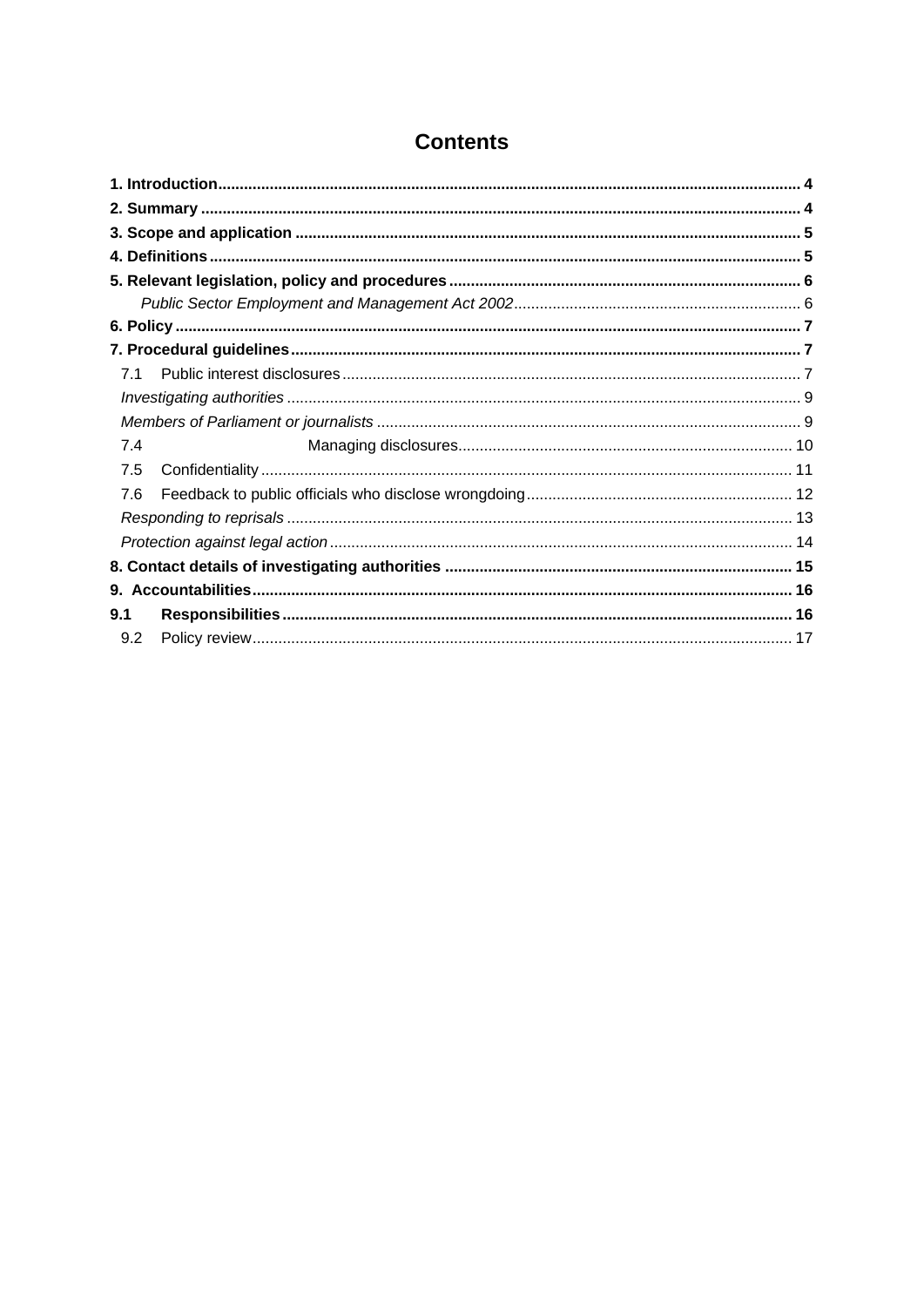## **1. Introduction**

The purpose of this policy is to:

- outline Parramatta Park and Western Sydney Parklands Trust's (PPT/WSPT) commitment to the objectives of the *Public Interest Disclosures Act 1994* (the Act)
- encourage disclosure of corrupt conduct, maladministration, serious and substantial waste of public money and government information contravention
- describe the procedures to be followed in connection with public interest disclosures
- inform all of PPT/WSPT's public officials of their rights and responsibilities in connection with public interest disclosures.

This policy will assist in reducing the following risks:

- misuse of position or authority
- corrupt behaviour
- maladministration
- serious and substantial waste of public money
- government information contravention
- damage to the reputation of PPT/WSPT
- detrimental effect on morale and performance
- reprisal action against a public official who has made a public interest disclosure.

## **2. Summary**

In order to be protected by the Act, a disclosure must be made in accordance with the provisions of the Act. Disclosures can be made to the PPT/WSPT Executive Director, or nominated Disclosure Officers (all PPT/WSPT Directors and above).

A disclosure may also be made to the Independent Commission Against Corruption concerning corrupt conduct, the Ombudsman concerning maladministration, the Auditor-General concerning serious and substantial waste of public money, or the Information Commissioner concerning a failure to exercise functions properly in accordance with the *Government Information (Public Access) Act 2009* (GIPA Act).

The identity of a public official who discloses wrongdoing in accordance with the Act will be kept confidential except where disclosure is permitted by the Act. PPT/WSPT will take all reasonable steps to provide protection to public officials who make public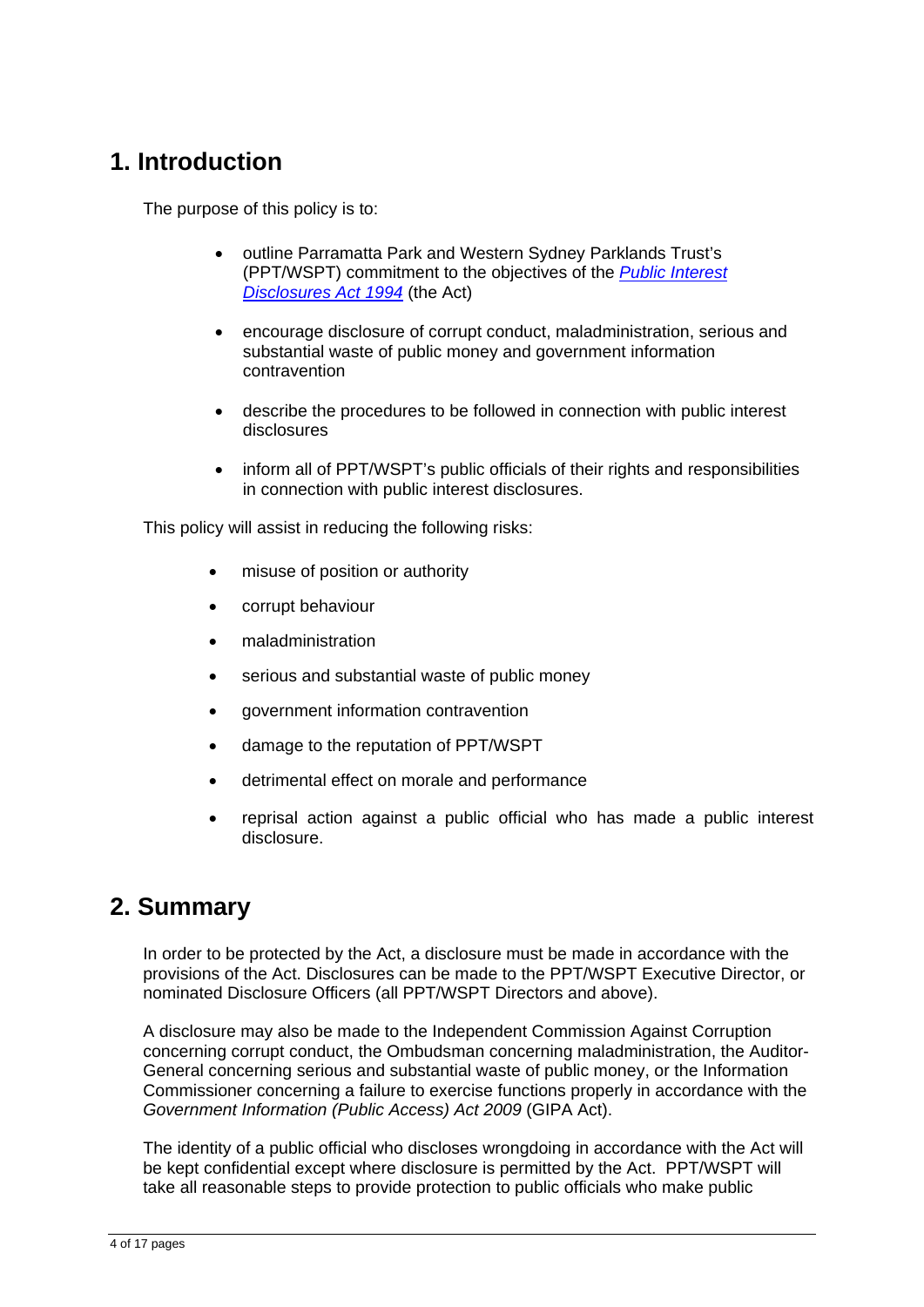interest disclosures from any detrimental action taken against them substantially in reprisal for making a public interest disclosure.

Under the Act, it is an offence to take detrimental action that is substantially in reprisal for a public official making a public interest disclosure, with a penalty of fines and up to 2 years imprisonment.

A disclosure is not protected as a public interest disclosure if it is made solely or substantially to avoid disciplinary action or principally involves questioning the merits of government policy.

## **3. Scope and application**

This document applies to Parramatta Park and Western Sydney Parklands Trusts.

This policy and procedures covers public interest disclosures made by "public officials" (including PPT/WSPT employees who are permanent, temporary or casual and including individual consultants engaged by a public authority to provide services to or on behalf of the public authority) under the Act and should be read in conjunction with that legislation.

The document covers public interest disclosures about PPT/WSPT or any of its officers.

This policy and procedures is based on the Ombudsman's guidelines.

## **4. Definitions**

**Corrupt conduct** is defined in the *Independent Commission Against Corruption Act 1988* (ICAC Act, s.7, 8 and 9). Corrupt conduct includes the dishonest or partial exercise of official functions by a public official. It also includes conduct such as taking or offering bribes, public officials dishonestly using influence, blackmail, fraud and election bribery.

**Maladministration** is defined in the Act as conduct that involves action or inaction of a serious nature that is: contrary to law; unreasonable, unjust, oppressive or improperly discriminatory; or based wholly or partly on improper motives.

**Government information contravention** is defined in the Act as a failure to exercise functions in accordance with the GIPA Act.

**Public authority** is defined in the Act as any public authority whose conduct or activities may be investigated by an investigating authority (such as ICAC, the Ombudsman, the Auditor-General, the Information Commissioner or a local government investigating authority) and includes (without limitation) a Division of the Government Service, a State owned corporation and any subsidiary of a State owned corporation, a local government authority, the Police Force, the Police Integrity Commission, the Inspector of the Police Integrity Commission and the Departments of Parliament.

Government departments and agencies and local councils are public authorities.

**Public interest disclosure** is a disclosure made in accordance with the Act.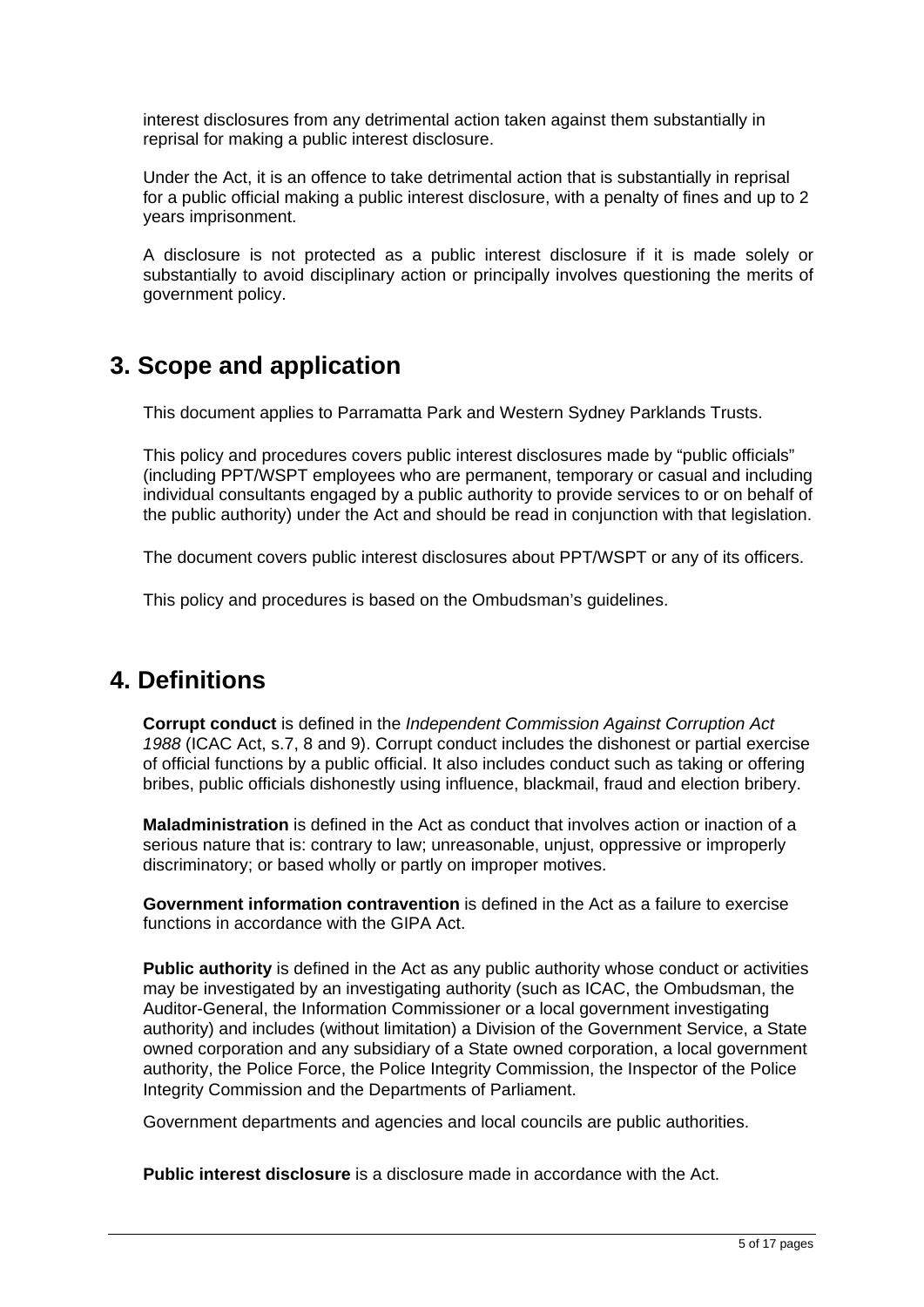**Public official** is defined in the Act as an individual who is an employee of, or otherwise in the service of, a public authority, and includes (without limitation) each of the following:

- a person employed under the *Public Sector Employment and Management Act 2002;*
- a member of Parliament, but not for the purposes of a disclosure made by the member;
- a person employed by either or both of the President of the Legislative Council or the Speaker of the Legislative Assembly;
- any other individual having public official functions or acting in a public official capacity whose conduct and activities may be investigated by an investigating authority;
- an individual in the service of the Crown;
- an individual who is engaged by a public authority under a contract to provide services to or on behalf of the public authority.

## **5. Relevant legislation, policy and procedures**

*Government Information (Public Access) Act 2009* 

*Independent Commission Against Corruption Act 1988* 

*Ombudsman Act 1974* 

*Privacy and Personal Information Protection Act 1998* 

 *Public Interest Disclosures Act 1994* 

*Public Finance and Audit Act 1983* 

*Public Sector Employment and Management Act 2002* 

*Premier's memorandum M2011-12 — 'Strengthening Whistleblower Protections'* 

The Ombudsman and ICAC have produced publications that provide useful guidance, including:

- Public Interest Disclosures web page, NSW Ombudsman Guidance on implementing the Public Interest Disclosures Act.
- Blowing the Whistle the Public Interest Disclosures Act web page, Independent Commission Against Corruption

Guidance on implementing the Public Interest Disclosures Act.

 *Section 11 Report Guidelines for Principal Officers,* June 2011, Independent Commission Against Corruption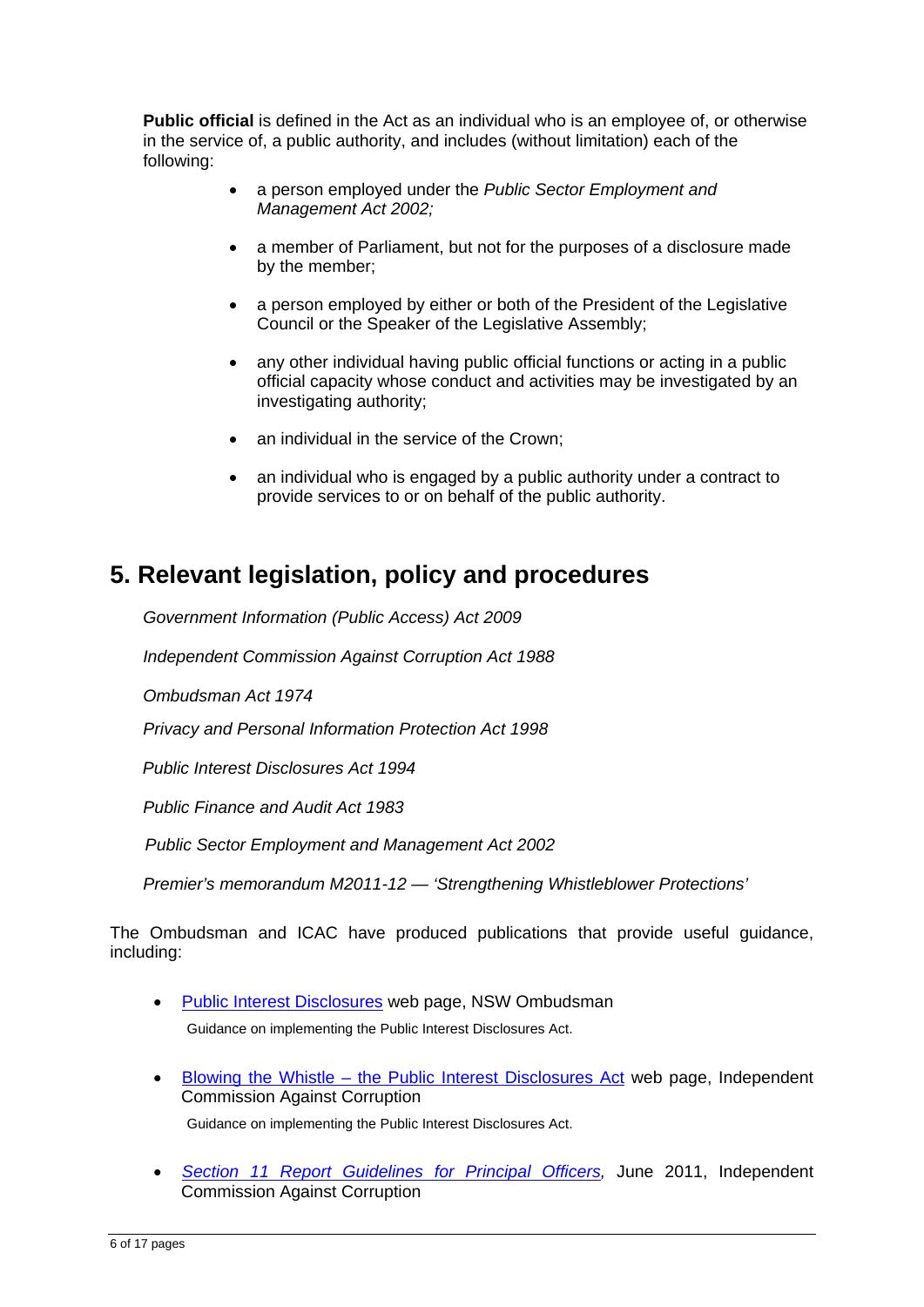Guidance on obligations to report suspected corrupt conduct to the ICAC.

 *A Guide to Conducting Internal Investigations – Fact Finder*, July 2009, Independent Commission Against Corruption

Guidance for those involved in planning, conducting and reporting on internal investigations.

In addition, the Ombudsman and ICAC regularly conduct courses on better management of complaint handling, corruption prevention and public interest disclosures.

## **6. Policy**

Parramatta Park and Western Sydney Parklands Trusts (PPT/WSPT) do not tolerate corrupt conduct, maladministration, serious and substantial waste of public money or government information contraventions. PPT/WSPT is committed to the objectives of the Act.

PPT/WSPT recognises the value and importance of the contributions of public officials to enhance administrative and management practices and supports public interest disclosures being made by public officials that disclose corrupt conduct, maladministration, serious and substantial waste of public money or government information contraventions by PPT/WSPT or any of its officers.

PPT/WSPT will take all reasonable steps to provide protection to public officials who make such disclosures from any detrimental action in reprisal for the making of the disclosure.

PPT/WSPT will deal with reports thoroughly and impartially and will take appropriate action to rectify any wrongdoing found.

The Act is designed to deal with voluntary disclosures about serious matters involving public administration.

## **7. Procedural guidelines**

#### **7.1 Public interest disclosures**

A disclosure made in accordance with this document will be protected under the Act as a public interest disclosure if it:

- a) is made by a public official;
- b) is made to the following persons;
	- i) the PPT/WSPT Executive Director, or
	- ii) the Public Interest Disclosure Co-ordinator (PPT/WSPT Director Finance and Business Development), or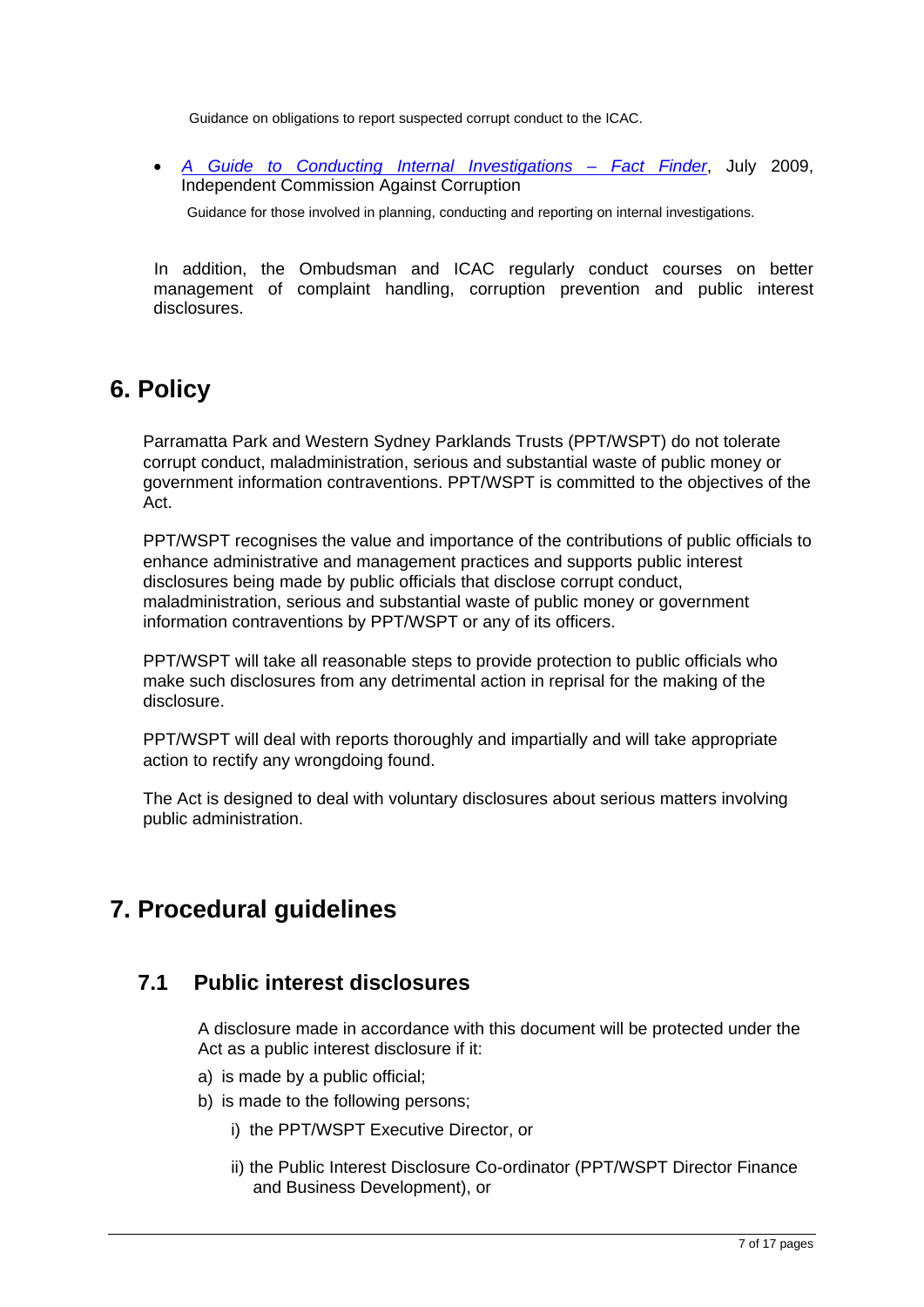iii) nominated Disclosure Officers (all PPT/WSPT Directors and above).

in accordance with the requirements in section 7.2 of this document, and

c) is a disclosure of information that the person making the disclosure honestly believes, on reasonable grounds, shows or tends to show corrupt conduct, maladministration, serious and substantial waste of public money or government information contravention by PPT/WSPT or any of its officers, and

d) is made voluntarily.

Section 9 of the Act sets out when a disclosure is made voluntarily for the purpose of the Act.

For the purpose of determining whether a disclosure is protected by the Act, an assertion by the public official as to what the public official believes in connection with the disclosure is, in the absence of evidence to the contrary, evidence of the belief asserted and that the belief is an honest belief.

Protection is not available for disclosures which:

a) principally question the merits of government policy, or

b) are made solely or substantially with the motive of avoiding dismissal or other disciplinary action.

It is a criminal offence under the Act for a public official to wilfully make a false statement, mislead, or attempt to mislead an investigating authority, public authority or public official when making a disclosure to them.

#### **7.2 Internal reporting procedures**

Internal disclosures can be made to the Executive Director or the Public Interest Disclosure Co-ordinator or nominated Disclosure Officers.

Any supervisor who receives a disclosure that he or she believes may be a public interest disclosure must refer the public official making the disclosure to one of the people listed above as, to be protected under the Act, these are the only people who can receive a public interest disclosure in PPT/WSPT.

Public officials who are contemplating making a disclosure may request a private meeting away from the workplace if they are concerned about publicly approaching the Executive Director, the Public Interest Disclosure Co-ordinator, or the nominated Disclosure Officers in the workplace.

The disclosure can be in writing or made verbally. A disclosure in writing is preferred as this can help to avoid any confusion or misinterpretation.

If a disclosure is made verbally, the person receiving the disclosure must make a comprehensive record of the disclosure and ask the person making the disclosure to sign this record. The public official should keep a copy of this record.

There may be some situations where a public official does not want to identify him or herself when making a disclosure. Although anonymous disclosures will still be dealt with appropriately by PPT/WSPT, identification is necessary if a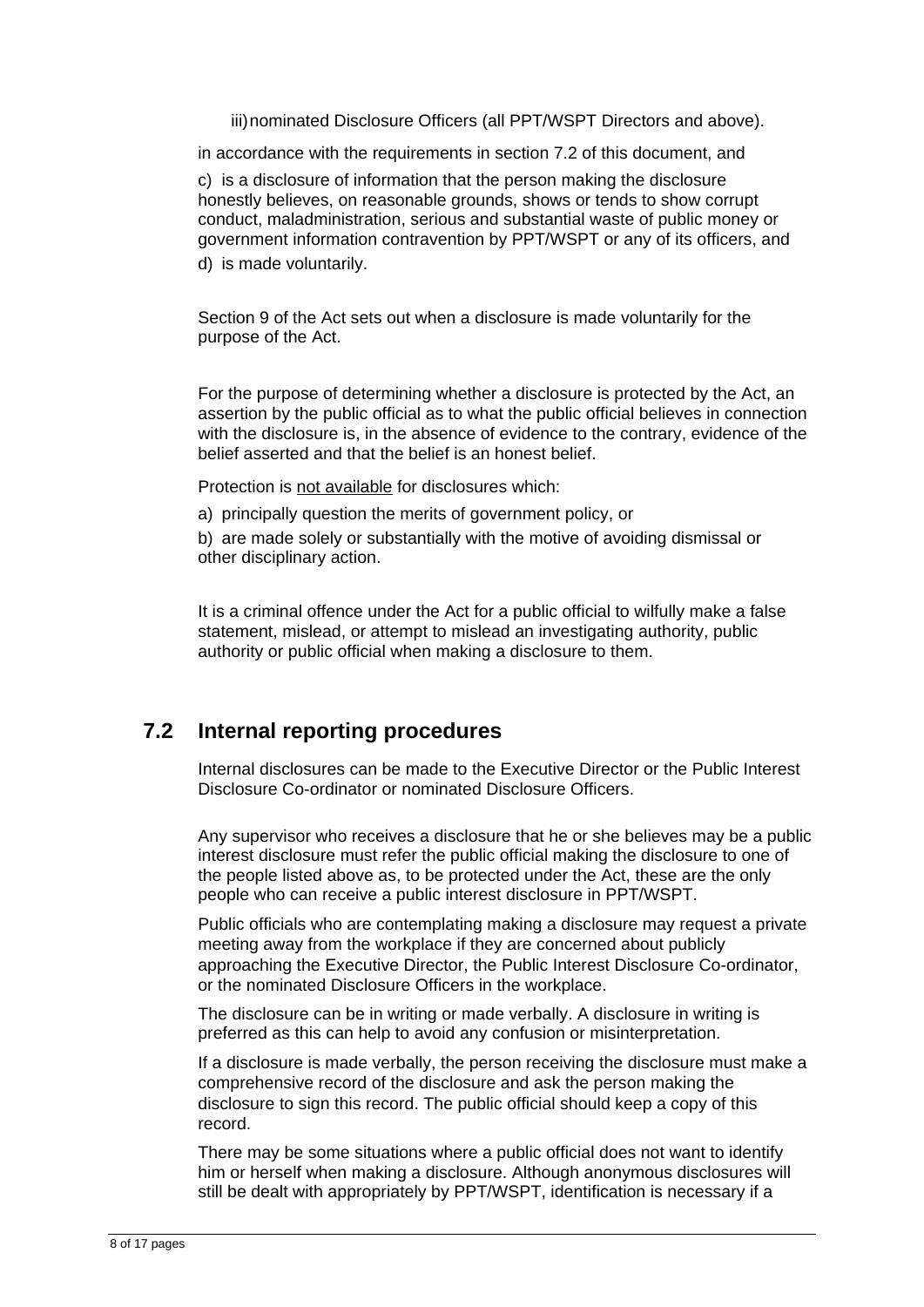disclosure is to be protected under the Act. Identification also allows PPT/WSPT to provide appropriate support, as well as feedback about the outcome of any investigation into the allegations.

It is also important to realise that an anonymous disclosure may not prevent a person who made a disclosure being identified by some people. If PPT/WSPT does not know who made the disclosure, it may not be possible to prevent reprisal action.

### **7.3 External reporting procedures**

A public interest disclosure can be made to an "investigating authority." This can be done first or at any stage after the initial disclosure to PPT/WSPT. If the disclosure is about the Executive Director then it should be made to an investigating authority at the outset.

Disclosures can also be made to a Member of Parliament or a journalist, but only in limited circumstances, explained further below.

#### *Investigating authorities*

Under the Act, some of the investigating authorities that public officials can make public interest disclosures to, and the categories of wrongdoing each authority can deal with, are:

- the Independent Commission Against Corruption for corrupt conduct
- the Ombudsman for maladministration
- the Auditor-General for serious and substantial waste of public money
- the Information Commissioner for disclosures about a government information contravention.

The relevant authority should be contacted for advice about how to make a public interest disclosure to it. Contact details for each of these investigating authorities are provided at section 8 of this policy.

Public officials should be aware that it is very likely the investigating authority will discuss the case with PPT/WSPT. PPT/WSPT will assist and co-operate with the investigating authority and will provide appropriate support and assistance to PPT/WSPT's public officials who report wrongdoing to an investigating authority.

#### *Members of Parliament or journalists*

To have the protections of the Act, public officials reporting wrongdoing to a Member of Parliament or a journalist must have already made substantially the same disclosure to the Executive Director, the Public Interest Disclosure Coordinator, a nominated Disclosure Officer, a public authority, an officer of a public authority, or an investigating authority in accordance with the Act.

Also PPT/WSPT, public authority, officer of a public authority, or investigating authority that received the disclosure must have either:

- decided not to investigate the matter, or
- decided to investigate the matter but not completed the investigation within six months of the original report, or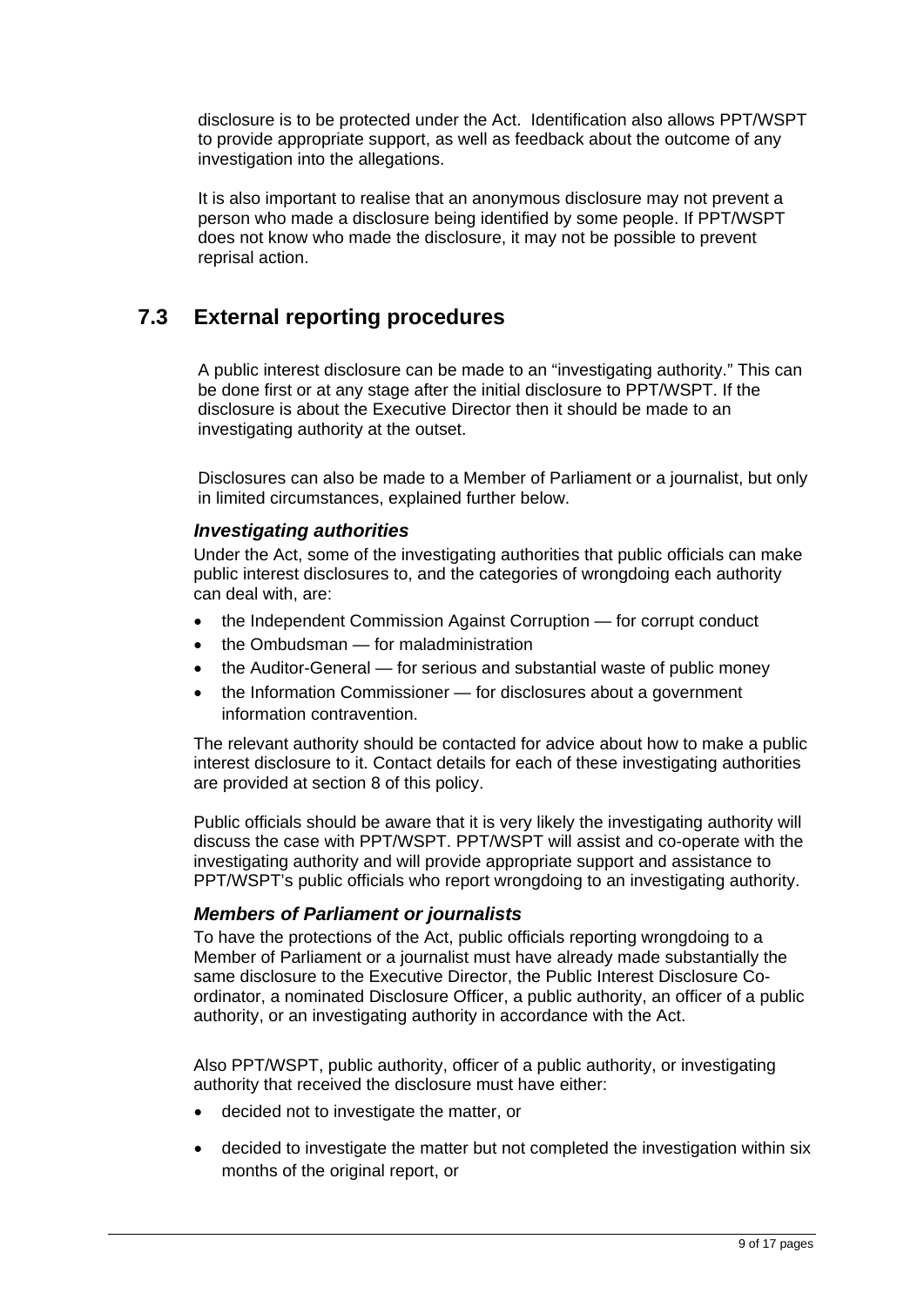- investigated the matter but not recommended any action as a result, or
- not notified the person who made the report, within six months of the report being made, whether the matter is to be investigated.

The public official must have reasonable grounds for believing the disclosure is substantially true and must be able to prove the disclosure is in fact substantially true.

A disclosure to a person or an organisation not listed above or not listed in the Act will not be protected under the Act.

### **7.4 Managing disclosures**

The Public Interest Disclosure Co-ordinator will oversee the management and investigation of any disclosures, unless the matter pertains to their own conduct in which case the Executive Director will manage the matter.

After a public interest disclosure is received, the following procedures will be initiated:

- Within 45 days, written acknowledgement of receipt of the disclosure and a copy of this policy will be sent to the public official who made the disclosure. The acknowledgement will notify the public official who made the public interest disclosure that he or she should maintain the confidentiality of his or her disclosure.
- Where a verbal disclosure is made, the person receiving the disclosure in accordance with section 7.2 of this document will make a written record of the disclosure with the public official making the disclosure and ask the person making the disclosure to sign the written record.
- The Public Interest Disclosure Co-ordinator will consider whether or not the disclosure meets the requirements for protection under the Act.
- The Public Interest Disclosure Co-ordinator will inform the Executive Director of the circumstances of the disclosure. See section 7.5 of this document for the confidentiality obligations.
- When a disclosure is received, a thorough risk assessment will be conducted. This will help to identify any risks to the public official who reported the wrongdoing, as well as strategies to deal with those risks.
- The Executive Director and the Public Interest Disclosure Co-ordinator will determine how the matter is to be actioned. Depending on the circumstances, appropriate action may include:
	- a) nomination of an appropriate person to take responsibility for dealing with the disclosure
	- b) preliminary or informal investigation
	- c) formal investigation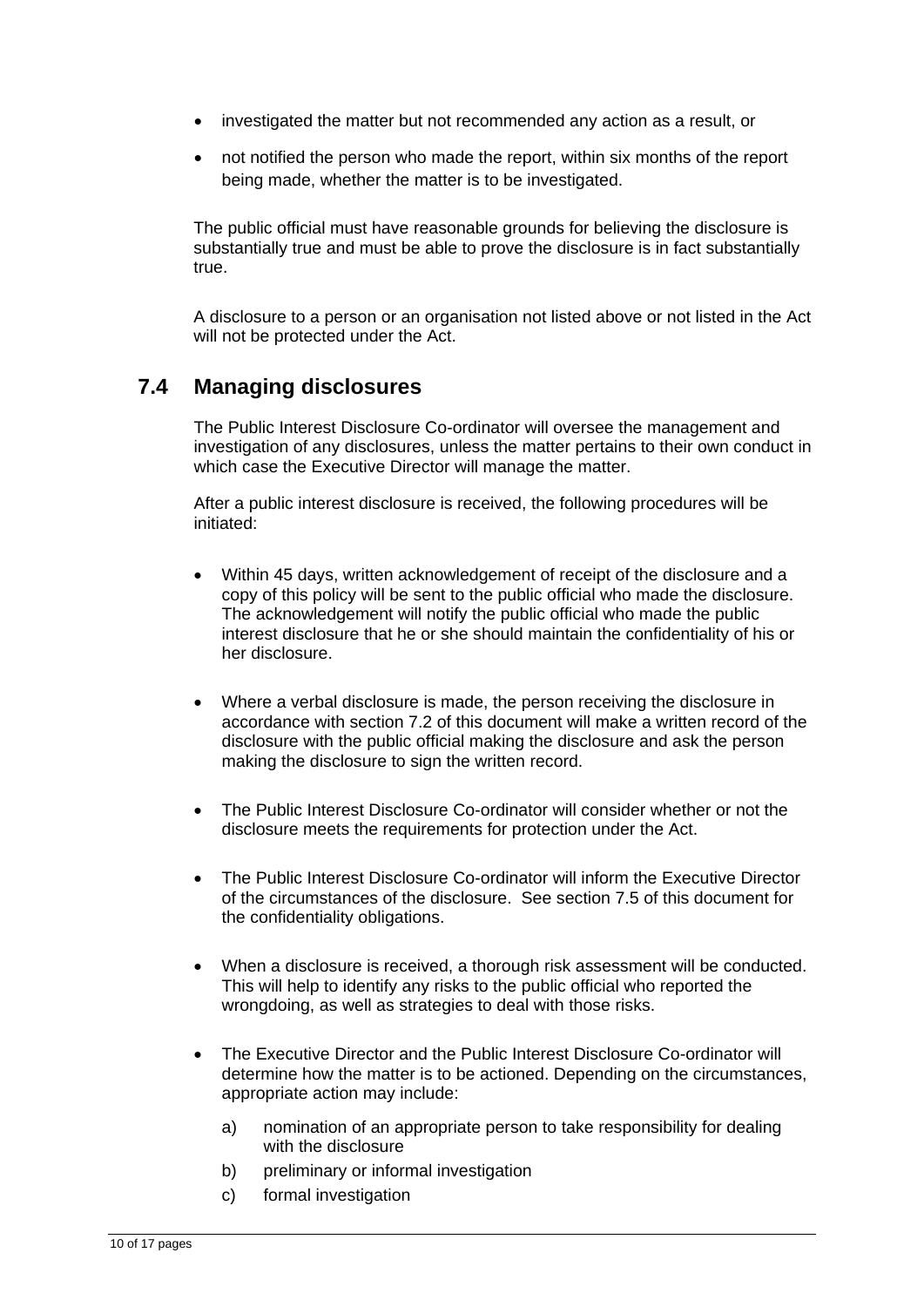- d) prosecution or disciplinary action
- e) referral to an investigating authority for investigation or other appropriate action
- f) referral to the Commissioner of Police (if a criminal matter) or the ICAC (if the matter concerns corrupt conduct).
- Procedural fairness will generally require that officers who are the subject of disclosures be informed of the substance of the claims against them and be given a reasonable opportunity to respond.
- A confidential report on any matter that is investigated will be prepared by the person designated to undertake the investigation and submitted to the Executive Director as quickly as possible.
- The Public Interest Disclosure Co-ordinator will be responsible for keeping the public official who made the disclosure informed as to any action taken or proposed to be taken in respect of the disclosure.
- The result of any decisions and/or further action in relation to the disclosure will be made known to the public official who made the disclosure as quickly as possible and within the six months required by the Act.
- If a decision is taken not to investigate the matter or refer it to an investigating authority the public official who made the disclosure will be notified of that decision.

## **7.5 Confidentiality**

A person to whom a public interest disclosure is made or referred is not to disclose information that might identify or tend to identify the person who has made the disclosure unless:

- a) the person consents in writing to the disclosure of that information, or it is generally known that the person has made the public interest disclosure (otherwise than by making the public interest disclosure) as a result of the person having voluntarily identified themselves as the person who made the disclosure, or
- b) it is essential, having regard to the principles of natural justice, that the identifying information be disclosed to a person whom the information provided by the disclosure may concern, or
- c) the Executive Director is of the opinion that disclosure of the identifying information is necessary to investigate the matter effectively or it is otherwise in the public interest to do so.

The public official who made the public interest disclosure will be informed if it becomes necessary to disclose his or her identity in accordance with paragraph b) or c) above.

Any person who breaches these confidentiality obligations may be subject to disciplinary action.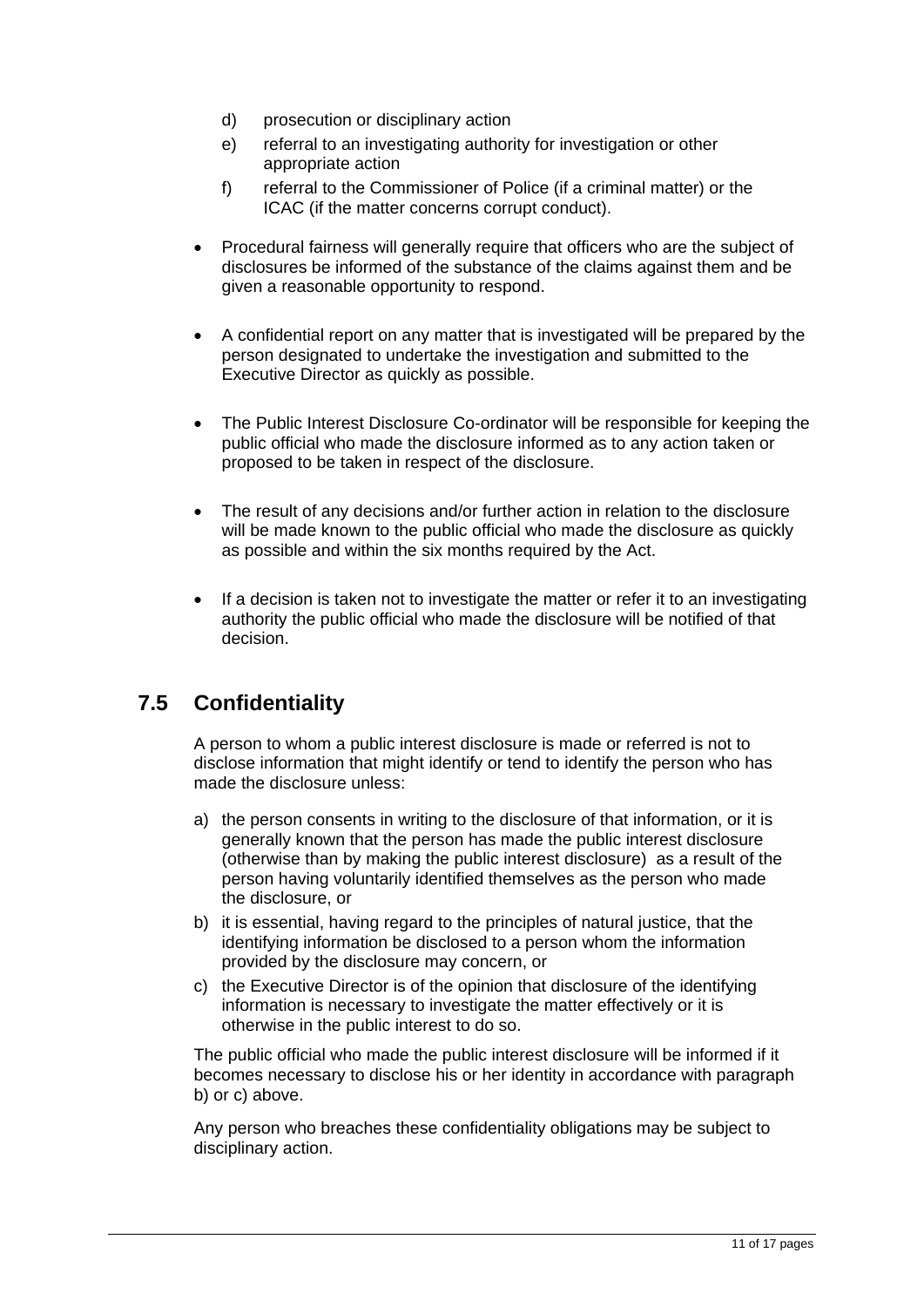Under the GIPA Act, information is exempt from release if it might identify or tend to identify a person who has made a public interest disclosure.

A public official who makes a public interest disclosure should maintain the confidentiality of his or her disclosure. In the acknowledgement of the receipt of a public interest disclosure, PPT/WSPT will notify the public official of the need to maintain confidentiality.

### **7.6 Feedback to public officials who disclose wrongdoing**

Public officials who disclose wrongdoing will be advised in writing, within 45 days of the person making the disclosure, of what is happening in response to their disclosure and will be given:

- an acknowledgement that the disclosure has been received
- a copy of the policy and procedures
- the timeframe for when further updates will be received
- the name and contact details of the people who can advise what is happening.

Within 10 working days of a decision about how the disclosure will be dealt with, the public official will be given:

- information about the action that will be taken in response to the disclosure
- likely timeframes for any investigation
- information about the resources available within PPT/WSPT to handle any concerns the public official may have
- information about external agencies and services for support.

During any investigation, the public official will be given:

- information on the ongoing nature of the investigation
- information about the progress of the investigation and reasons for any delay
- advice if his or her identity needs to be disclosed for the purposes of investigating the matter and an opportunity to talk about this.

At the end of any investigation, the public official will be given:

- enough information to show that adequate and appropriate action was taken and/or is proposed to be taken in response to the disclosure and any problem that was identified
- advice about whether the public official may be involved as a witness in any further matters, such as disciplinary or criminal proceedings.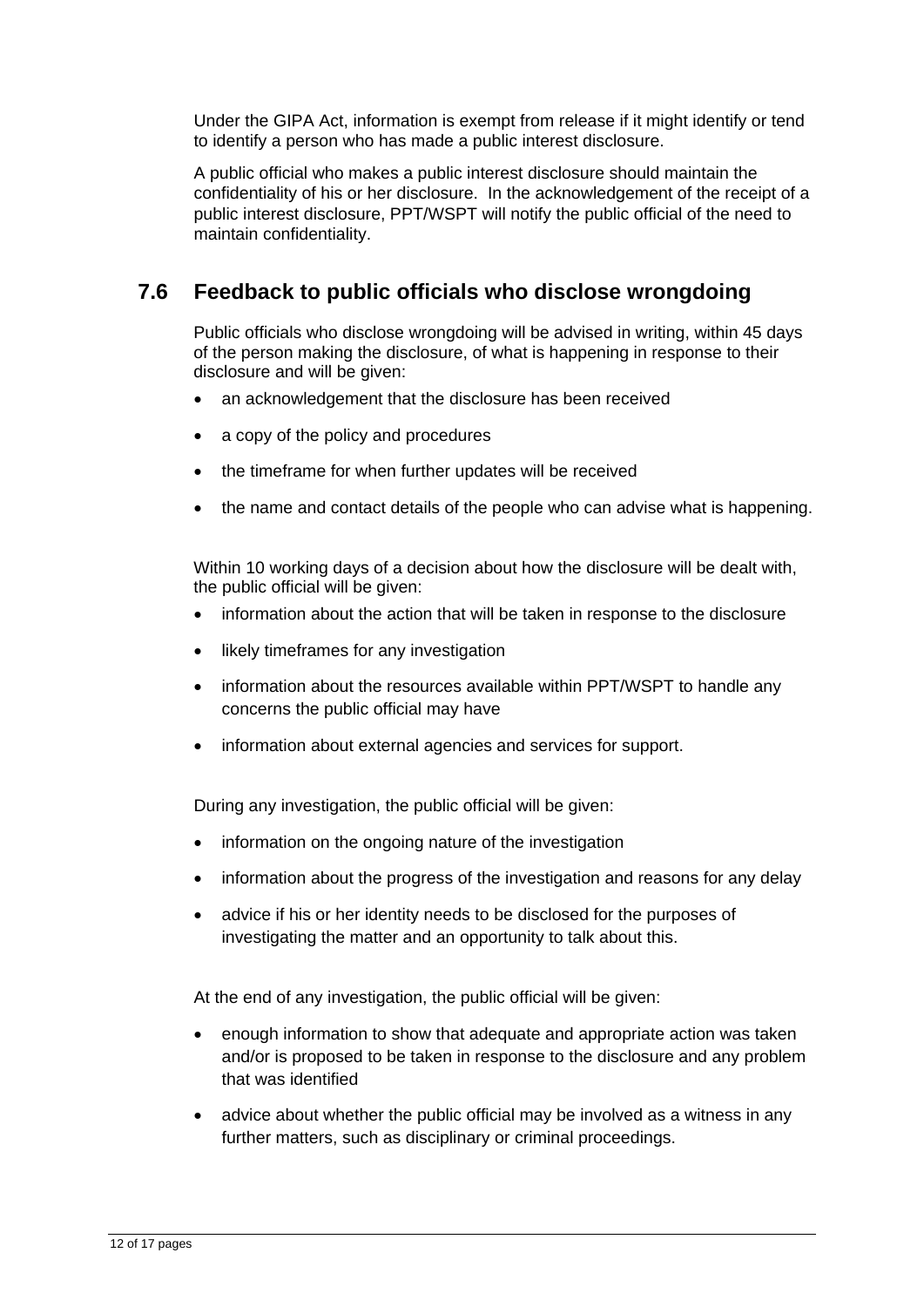## **7.7 Protection against reprisals**

The Act provides protection for a public official who makes a public interest disclosure by imposing penalties on anyone who takes detrimental action against the public official substantially in reprisal for that person making the disclosure.

PPT/WSPT will not tolerate any reprisals against public officials who make a public interest disclosure. The criminal penalties that can be imposed include imprisonment or fines. Detrimental action is also misconduct that justifies disciplinary action. People who take detrimental action against someone who has made a public interest disclosure can also be required to pay damages for any loss suffered by that person.

Detrimental action means action causing, comprising or involving any of the following:

- injury, damage or loss
- intimidation or harassment
- discrimination, disadvantage or adverse treatment in relation to employment
- dismissal from, or prejudice in, employment
- disciplinary proceedings.

#### *Responding to reprisals*

PPT/WSPT will act to protect public officials who report wrongdoing from

reprisals.

If a public official believes that detrimental action has been or is being taken against them or someone else who has reported wrongdoing in reprisal for making a report, they should tell their supervisor, the Public Interest Disclosure Coordinator or the Executive Director immediately.

All supervisors must report to the Public Interest Disclosure Co-ordinator or the Executive Director any suspicions they hold that detrimental action in reprisal against a public official reporting wrongdoing is occurring.

If the Public Interest Disclosure Co-ordinator suspects or is referred concerns that there may be reprisal action against a public official who has made a disclosure of wrongdoing, they will:

- ensure a senior and experienced member of staff, who has not been involved in dealing with the initial disclosure, will investigate the suspected reprisal
- report the results of that investigation to the Executive Director for a decision
- if it has been established that reprisal action is occurring against someone who has made a disclosure of wrongdoing, take all necessary possible steps to stop that activity and protect the public official who made the disclosure.

PPT/WSPT will ensure that any evidence of detrimental action taken against a public official that is substantially in reprisal for that person making a public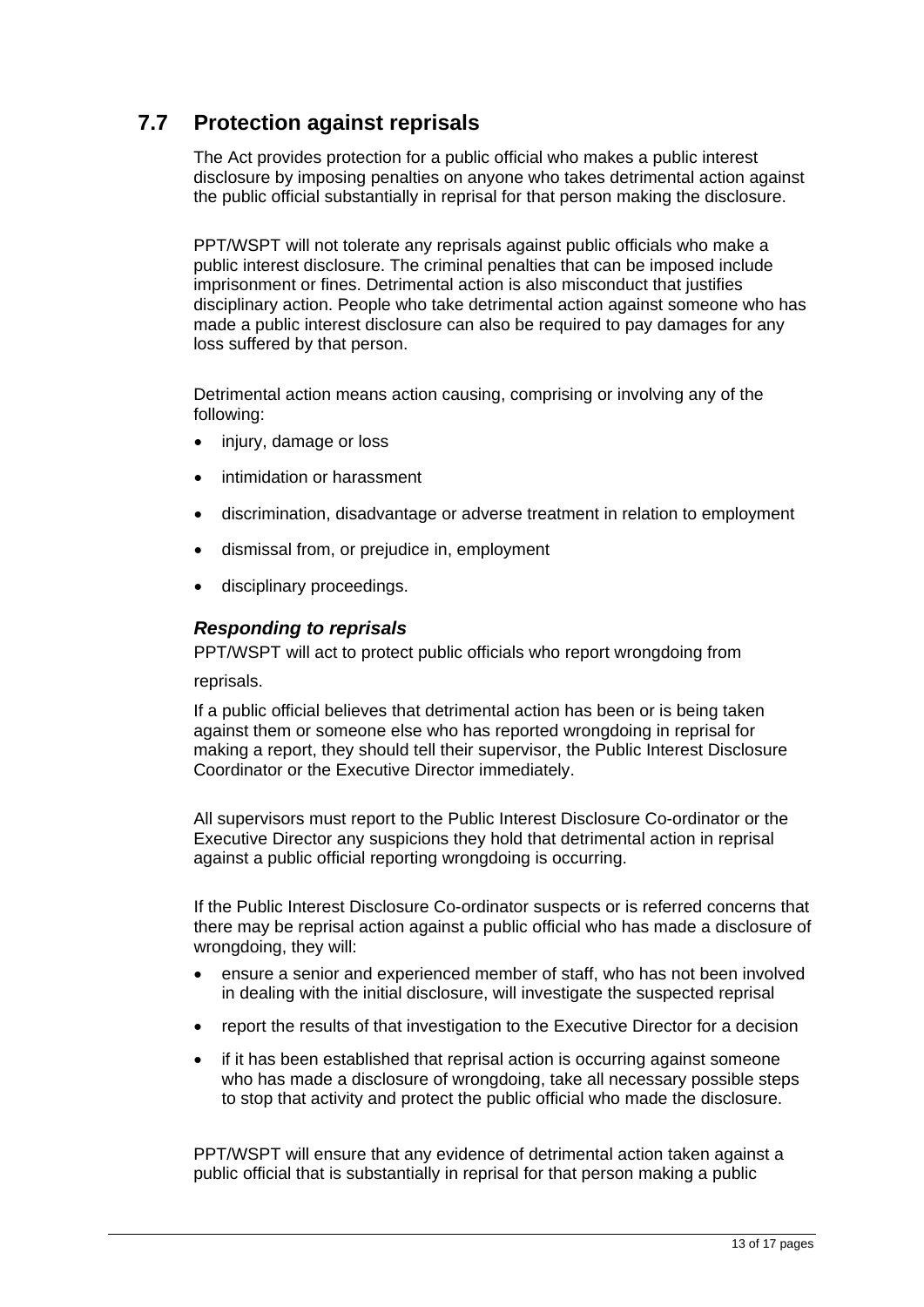interest disclosure is referred to the Commissioner of Police, or the Independent Commission Against Corruption.

Public officials who report reprisal action will be kept informed of the progress of any investigation and the outcome.

If appropriate in the circumstances, the Executive Director may consider issuing specific directions to help protect against reprisals, including:

- issuing warnings to those alleged to have taken reprisal action against the public official who made the disclosure of wrongdoing
- relocate within the current workplace, the public official who made the disclosure of wrongdoing or the person alleged to have taken reprisal action
- transferring the public official who made the disclosure or the person alleged to have taken reprisal action to another position for which they are qualified
- granting the public official who made the disclosure or the person the subject of the disclosure leave of absence during the investigation of the disclosure.

Any directions in relation to the public official who made the disclosure will be made in consultation with the public official.

Public officials who have reported wrongdoing and feel that any reprisal action is not being dealt with effectively should contact the Ombudsman or the ICAC, depending on the type of wrongdoing reported. Contact details for these investigating authorities are included at section 8 of this policy.

#### *Protection against legal action*

A public official who makes a disclosure in accordance with the Act, will not be subject to any liability and no action, claim or demand can be taken for making the disclosure. No confidentiality or secrecy obligations will have been breached and the defence of absolute privilege in defamation will be available.

### **7.8 Support for those disclosing wrongdoing**

If any public official who discloses wrongdoing about PPT/WSPT or its officers believes that he or she needs further support from PPT/WSPT, the Executive Director or the Public Interest Disclosure Co-ordinator should be contacted.

### **7.9 Support for the subject of a disclosure**

PPT/WSPT is also committed to ensuring that a person who is the subject of a disclosure of wrongdoing is treated fairly and reasonably. This person will be:

- treated fairly and impartially
- told their rights and obligations under PPT/WSPT's policies and procedures
- kept informed during any investigation
- given the opportunity to respond to any allegation made against them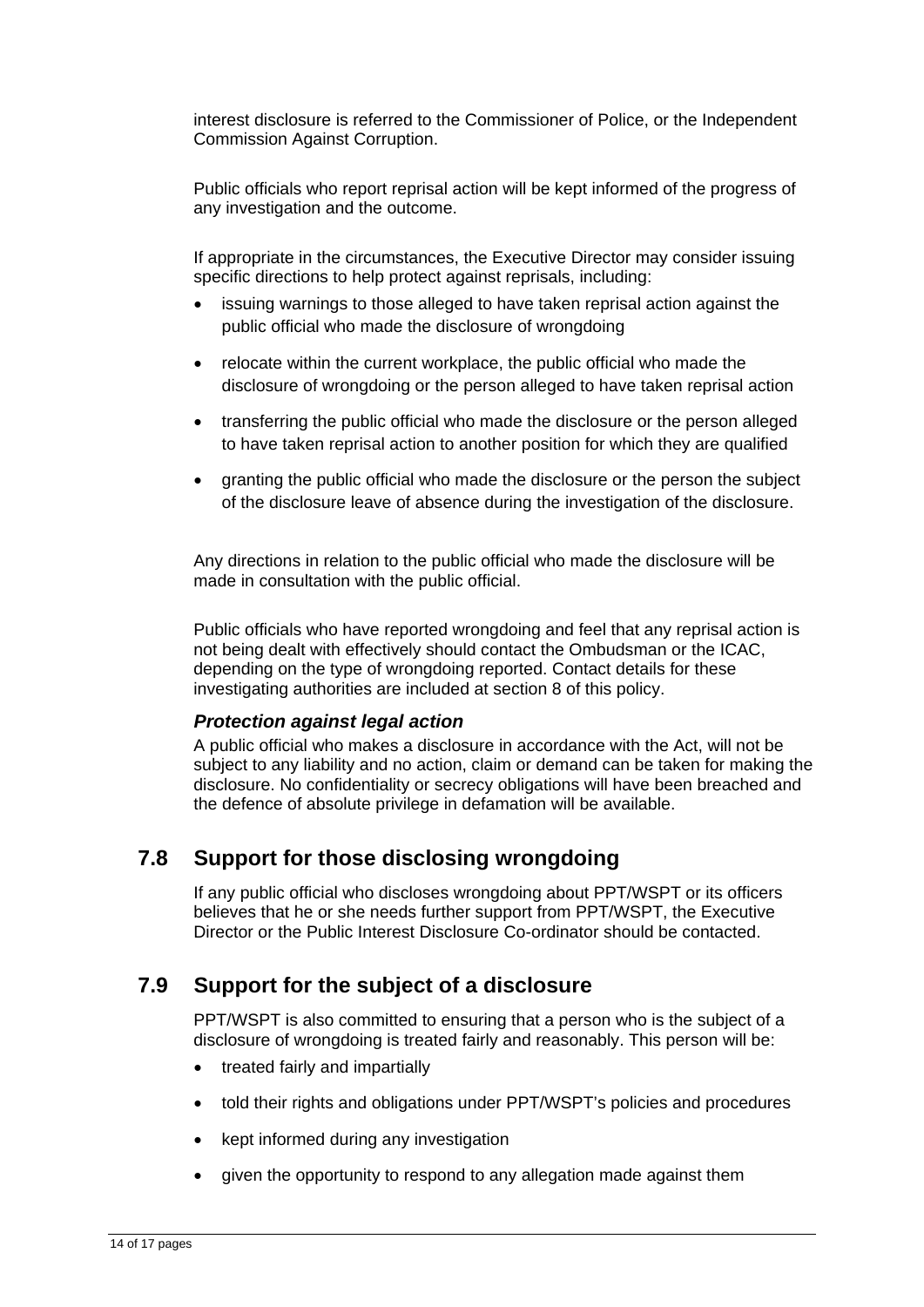• told the result of any investigation.

### **7.10 Reports to the Ombudsman**

An annual report on PPT/WSPT's obligations under the Act is to be prepared and a copy provided to the Ombudsman.

Also 6 monthly reports are to be provided to the Ombudsman. The reporting period is 6 months ending on 30 June and 31 December in any year and the report is to be provided within 30 days after the end of the 6 month period.

Reports are to provide statistical information on compliance with PPT/WSPT's obligations under the Act. The regulations may make provision for the statistical information to be provided.

## **8. Contact details of investigating authorities**

The contact details for investigating authorities that public officials can make a public interest disclosure to, or seek advice from, are listed below.

## **For disclosures about corrupt conduct:**

Independent Commission Against Corruption (ICAC) Phone: 02 8281 5999 Toll free: 1800 463 909 Facsimile: 02 9264 5364 Email: icac@icac.nsw.gov.au Web: www.icac.nsw.gov.au Address: Level 21, 133 Castlereagh Street, Sydney NSW 2000

#### **For disclosures about serious and substantial waste:**

Auditor-General of the NSW Audit Office Phone: 02 9275 7100 Facsimile: 02 9275 7200 Email: mail@audit.nsw.gov.au Web: www.audit.nsw.gov.au Address: Level 15, 1 Margaret Street,

**For disclosures about maladministration:**  NSW Ombudsman Phone: 02 9286 1000 Toll free: 1800 451 524 Tel. typewriter (TTY): 02 9264 8050 Facsimile: 02 9283 2911 Email: nswombo@ombo.nsw.gov.au Web: www.ombo.nsw.gov.au Address: Level 24, 580 George Street, Sydney NSW 2000

#### **For disclosures about government information contravention:**

Information Commissioner Toll free: 1800 463 626 Facsimile: 02 8114 3756 Email: oicinfo@oic.nsw.gov.au Web: www.oic.nsw.gov.au Address: Level 11, 1 Castlereagh Street,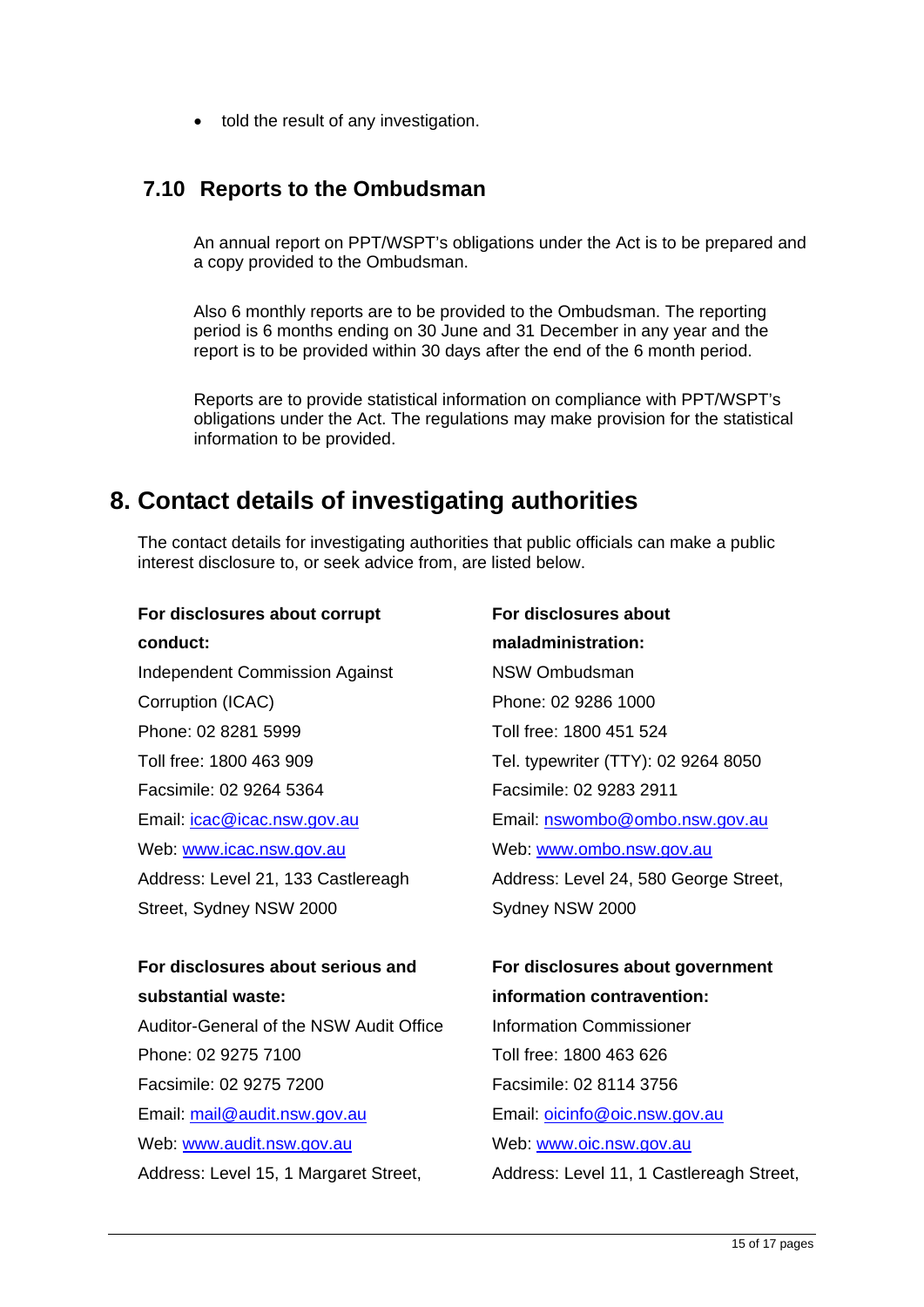## **9. Accountabilities**

### **9.1 Responsibilities**

#### **PPT/WSPT's public officials**

- report incidences of corrupt conduct, maladministration, serious and substantial waste of public money or government information contravention in accordance with this policy and procedures;
- support those who have made public interest disclosures, including abstaining from any activity that is or could be perceived to be victimisation or harassment of those who make disclosures; and
- maintain the confidentiality of public officials they know or suspect to have made public interest disclosures.

#### **PPT/WSPT's Executive and senior managers/supervisors**

- ensure that all public officials for whom they have responsibility are aware of the roles and responsibilities of this policy and procedures
- support public officials who make public interest disclosures and take all reasonable steps to protect them from victimisation, harassment or any other form of reprisal
- report to the Public Interest Disclosure Co-ordinator or the Executive Director any suspicions of reprisal action against a public official
- maintain the confidentiality of public officials known or suspected to have made public interest disclosures
- act fairly in relation to any officer who is the subject of a disclosure which is under consideration or investigation.

#### **PPT/WSPT Executive Director and Public Interest Disclosure Coordinator and Nominated Officers**

- deal with disclosures impartially
- clearly explain the process and what will happen in relation to any information received
- comply with the confidentiality obligations in section 7.5 of this document